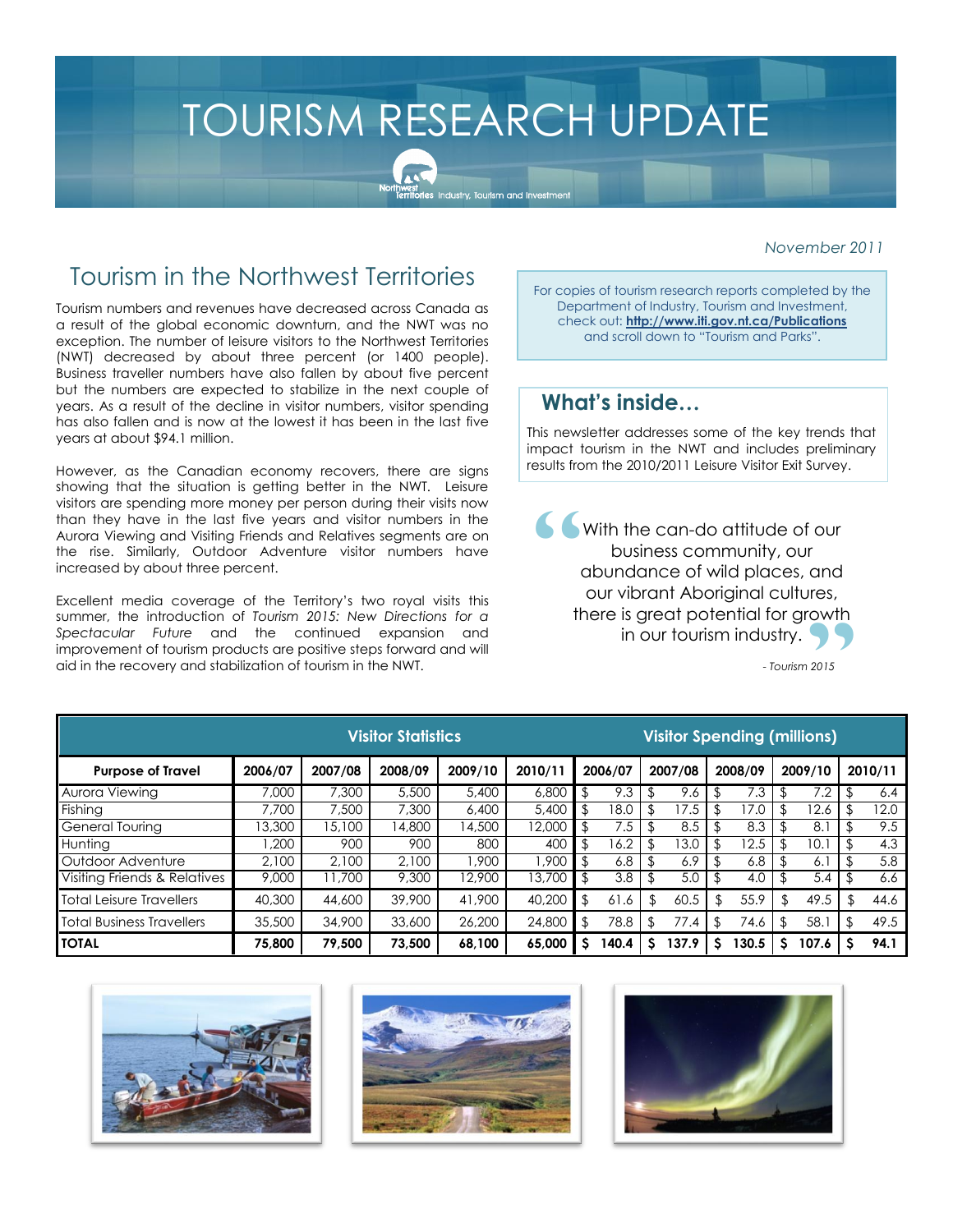# **International and National Tourism Trends**

#### **US Travel Trends**

The Canadian Tourism Commission (CTC) says overnight nonautomobile travel from the United States (US) increased by 4.4% in 2010 and overnight travel increased by 0.7%. In 2011, 59% of Americans said they were going to take a vacation – up 3% from the previous year.

The CTC also reported that US consumer confidence went down significantly in March 2011, suggesting that Americans have less disposable income (used for travelling) and are more likely to stay within the country.

Since March, US unemployment has increased further, but gas prices have come down somewhat, which may increase tourism to Canada and the NWT. However, ongoing increases to Canadian airfare prices will likely have a negative impact on US travel.

The weaker US dollar likely contributed to the decreased number of US visitors to Canada. However, recent fluctuations have seen more parity, which may show some benefit to Canadian tourism if it continues.

In 2010/2011, 6% of leisure visitors to the NWT were from the US, so changes in their economy typically affect the probability they will travel to the NWT.

## **Domestic Travel Trends**

The CTC stated that in early 2011, 80.5% of polled Canadians said they were going to be taking a vacation this year. It is believed that about 50% of these would travel within Canada (up 1% from 2010) and 14% to the US (up 0.7%). The stronger Canadian dollar has made it more appealing for Canadians to travel to the US. This may change though if the recent similar dollar levels remain.

While consumer confidence was higher in the first quarter of 2011, many people were worried about their personal financial situation. Although the Canadian economy grew by 0.5% in early 2011, consumer confidence has still not returned to pre-recession levels.

Three of Canada's major airlines have also reported growth in passenger traffic during the first part of 2011. This shows that despite higher airfares (due to higher fuel prices), more Canadians were traveling. International destinations seem to be increasing in popularity though.

## **Federal Tourism Strategy**

In October 2011, the Federal Government launched the Federal Tourism Strategy to bring alignment to programs and services that support the tourism industry. The four priority areas include:

- Increasing awareness of Canada internationally;
- Improving access and movement of travellers across Canadian borders;
- Encouraging tourism product development and investment; and
- Fostering adequate supply of skills and labour to enhance hospitality.

At this time, it is unknown how the strategy will impact the NWT; however, the North and Aboriginal tourism were mentioned specifically as areas of interest.

## **Business Travel Trends**

Difficult economic conditions worldwide have resulted in a large decrease in business travel demand. The number of business travellers to the NWT decreased over the last four years, with the latest decrease being 5% in 2010/2011. The oil and gas sector is one of the biggest contributors to business travel in the NWT. The recession has affected this sector and is likely the key reason why the number of business travellers to the NWT has been down.

On the other hand, the CTC reported that Canadian business confidence was at a six-year high by the end of 2010, suggesting that there may be an increase in future business travel. Some sources believed there would be growth in Canadian business sales throughout 2011, which would also encourage business travel. A large proportion of business travel agents believed bookings would increase in 2011. US businesses were also expected to increase their travel budgets by 5%.

The latest global economic uncertainty that has occurred in the second half of 2011, however, may begin to show a different picture than predicted. This uncertainty may also cause business forecasters to be less optimistic about 2012.



## **Japanese Travel Trends**

The earthquake and tsunami that hit Japan in March 2011 caused major damage to Japanese infrastructure and weakened the country's power supply, causing significant decreases in the manufacturing sector. The decrease in manufacturing has had a negative impact on many residents' disposable income and their ability to travel.

However, the CTC says that Japan is recovering since these events, and across Canada, the number of Japanese overnight visits has increased by 18%.

In October 2011, Canada and Japan signed a bilateral air agreement that will allow for increased air travel to Canada. This will likely help increase the number of Japanese tourists coming to the NWT.

Leslie Leong / GNWT viewing tourism to the NWT and in 2010/2011, they Japanese visitors have long been a major part of aurora represented 13% of NWT's leisure visitors.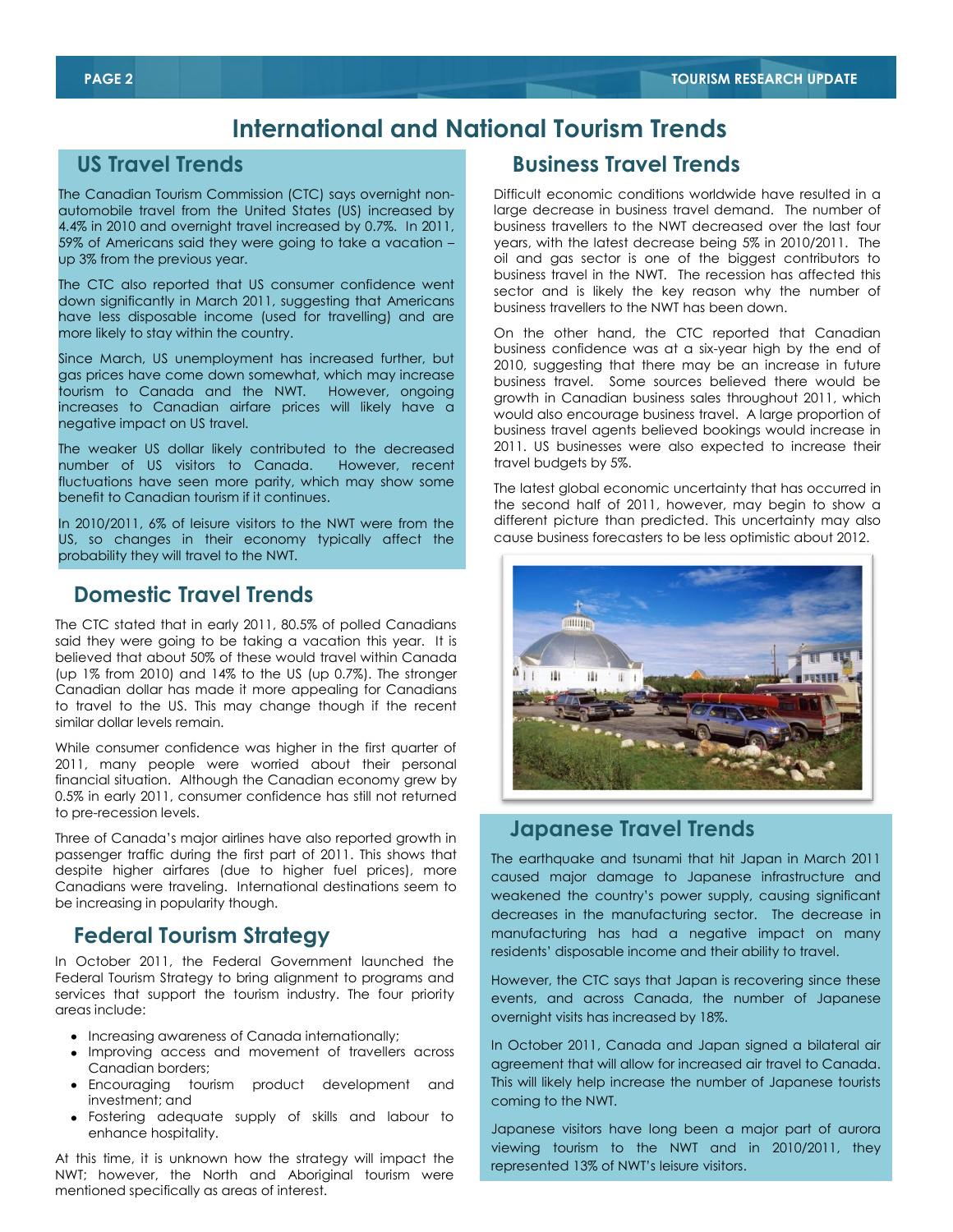# **2010/2011 Leisure Visitor Exit Survey: A Snapshot of the Results**

#### **Purpose:**

The Government of the Northwest Territories conducts a Visitor Exit Survey every four years to obtain baseline information on visitor numbers, spending patterns and visitation characteristics. Along with providing an accurate picture of visitation and spending for the survey year, these benchmark statistics are used to estimate numbers, spending and characteristics during the three years between the Visitor Exit Surveys.

#### **Methods:**

The survey instruments for the 2010/2011 Visitor Exit Survey varied according to segment and mode of transportation.

Self-administered surveys were distributed at airports to visitors waiting for their departing flights. Some were also given to guests by their guide at lodges. Post-trip telephone surveys captured detailed information from visitors travelling by road.

Airport tally counts were used in conjunction with the hunting and fishing license database, the territorial park permit database and vehicle counts at ferry crossings to estimate total visitation volume to the territory.

Surveys were completed between May 2010 and March 2011, including 4158 self-administered surveys completed at various airports and lodges and 544 telephone surveys.



#### **Number of Visitors**  $\Omega$  $1 - 100$ 101 - 750 751 - 2,500 2,501 - 5,000  $5,001 +$ Fly 66% Drive 34% **Top 5 Countries of Visitor Origin:** Canada: 77% Japan: 13% United States: 6% Switzerland: 1% Germany: 1%  **Visitor Origin by Country: Transportation to NWT:**

|                         | Gender:                      | Age:                                           | Education:                                                                 | <b>Occupation:</b>                                                        | <b>Household Income:</b>                                                      |
|-------------------------|------------------------------|------------------------------------------------|----------------------------------------------------------------------------|---------------------------------------------------------------------------|-------------------------------------------------------------------------------|
| Visitor<br>Demographics | 43% - Female<br>  57% - Male | 76% - Adults<br>6% - Children<br>17% - Seniors | 20% - High school or less<br>66% - College/University<br>14% - Masters/PhD | 38% - Professional<br>23% - Retired<br>10% - Self-employed<br>28% - Other | 30% - \$49,999 or less<br>34% - \$50,000-\$89,999<br>36% - \$90,000 or higher |